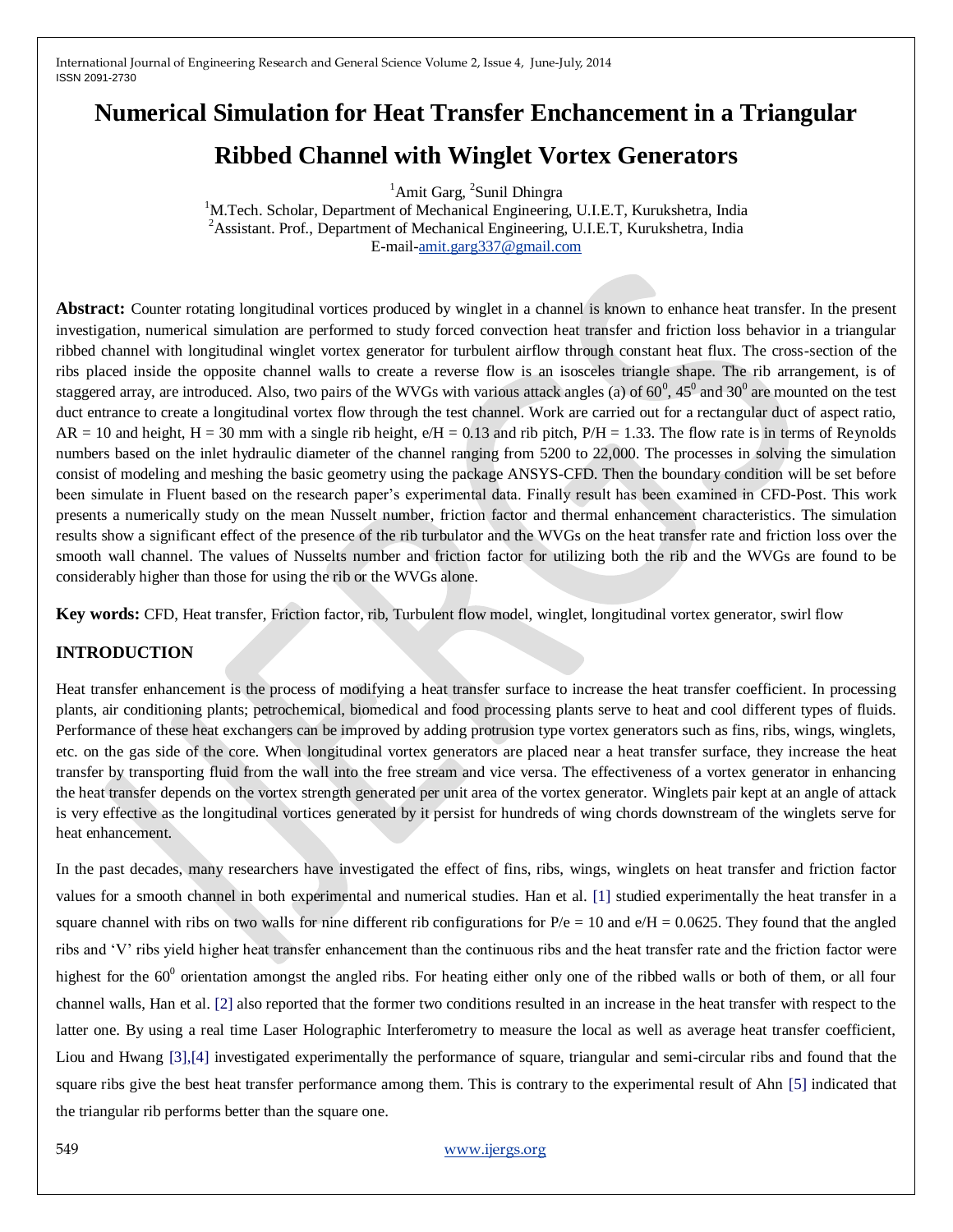| convection heat transfer area of channel, $m2$ | mean velocity, m/s<br>$\mathbf U$                             |  |  |
|------------------------------------------------|---------------------------------------------------------------|--|--|
| aspect ratio of channel (W/H)                  | $\mathbf V$<br>volumetric flow rate, $m^3/s$                  |  |  |
| specific heat capacity of air, J/kg K          | width of channel<br>W                                         |  |  |
| hydraulic diameter, m(2HW/(H+W))               | <b>WVGs</b><br>winglet type vortex generators                 |  |  |
| rib height, m                                  |                                                               |  |  |
| friction factor                                | <b>Greek</b> letters                                          |  |  |
| channel height, m                              | attack angle of WVGs, degree<br>$\alpha$                      |  |  |
| average heat transfer coefficient, $W/m^2 K$   | density of air, $kg/m3$<br>$\rho$                             |  |  |
| thermal conductivity of air, W/m K             | thermal enhancement factor<br>$\eta$                          |  |  |
| length of tested channel, m                    | fluid dynamic viscosity, kg $s^{-1}$ m <sup>-1</sup><br>$\mu$ |  |  |
| Nusselt number (hD/k)                          |                                                               |  |  |
| pitch (axial length of rib cycle), m           | Subscripts                                                    |  |  |
| pressure drop, Pa                              | smooth channel<br>$\Omega$                                    |  |  |
| Prandtl number                                 | convection<br>conv                                            |  |  |
| Reynolds number (UD/v)                         | i<br>inlet                                                    |  |  |
| heat transfer, W                               | out<br>$\mathbf{O}$                                           |  |  |
| Average temperature of heated wall, K          | pumping power<br>pp                                           |  |  |
| Average temperature of outlet                  | channel surface<br>S                                          |  |  |
| Inlet temperature                              |                                                               |  |  |
| thickness of rib, m                            |                                                               |  |  |
|                                                |                                                               |  |  |

Tanda [6] examined the effect of transverse, angled ribs, discrete, angled discrete ribs, V-shaped, V-shaped broken and parallel broken ribs on heat transfer and friction and reported that  $90^0$  transverse ribs provided the lowest thermal performance while the  $60^0$  parallel broken ribs or 60<sup>0</sup> V-shaped broken ribs yielded a higher heat transfer augmentation than the 45<sup>0</sup> parallel broken ribs or 45<sup>0</sup> V-shaped broken ribs. Thianpong et al. [7] again investigated the thermal behaviors of isosceles triangular ribs attached on the two opposite channel walls with  $AR = 10$  and suggested the optimum thermal performance of the staggered ribs could be at about  $e/H = 0.1$  and  $P/H = 1.0.$ 

In general, the swirl/vortex flow generator is used in augmentative heat transfer in several engineering applications to enhance the rate of the heat and mass transfer equipment such as heat exchanger, vortex combustor, drying process, etc. The best methods of generation of decaying swirl/vortex flow are of winglet classified as delta, triangular and rectangular winglet types [8–15]. These winglets are designed to create longitudinal vortices that help to increase turbulence levels resulting in improved heat transfer performance, albeit with a minimal pressure loss penalty. Heat transfer enhancement by winglet type vortex generators mounted at the leading edge of a flat plate was found to be about 50–60% improvement in average heat transfer over the surface of the plate [9-14].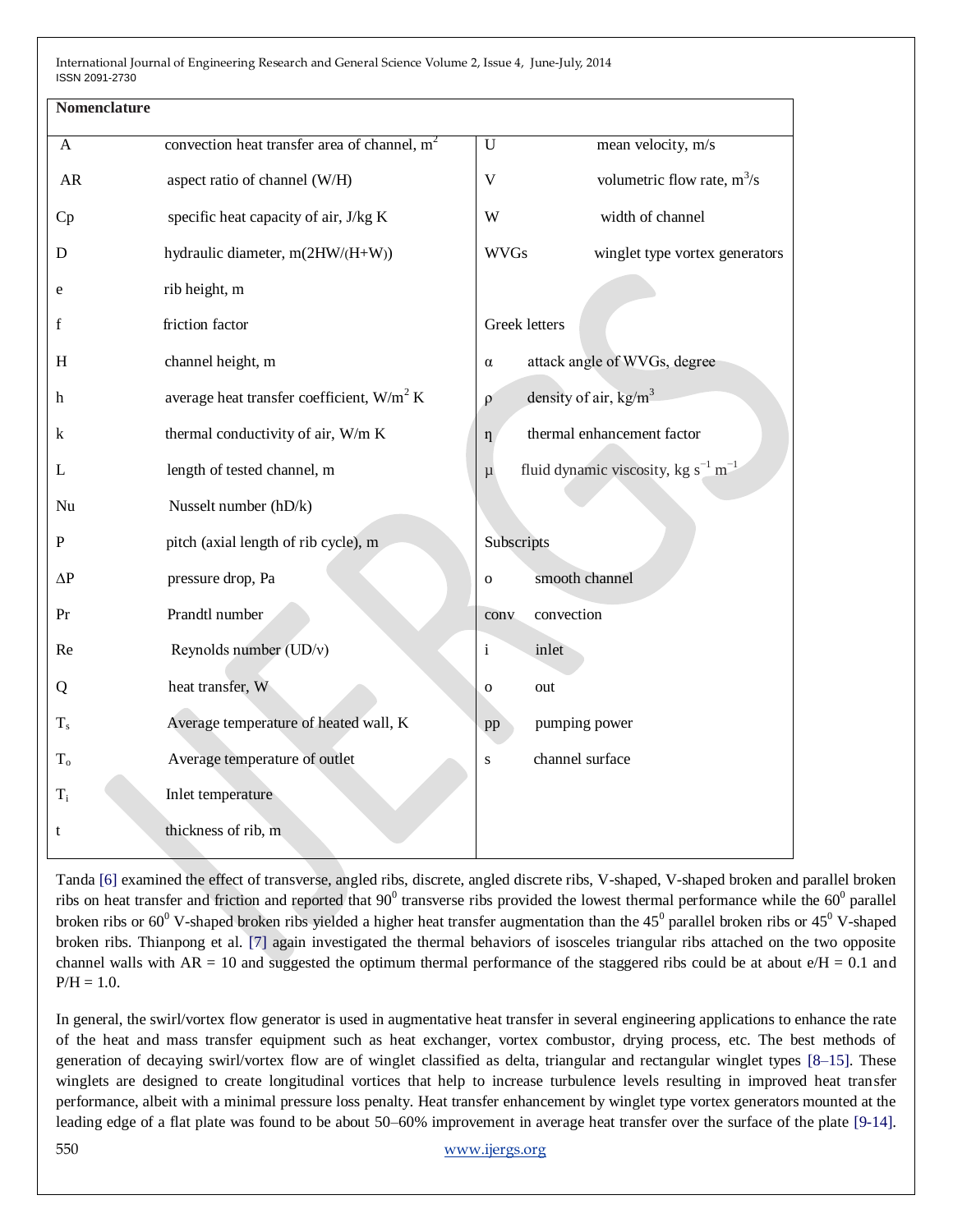Biswas et al. [16] carry out numerical and experimental study of flow structure and heat transfer effects of longitudinal vortices in a fully developed channel flow. They define a performance quality factor which indicates heat transfer enhancement for a given pressure loss penalty. Based on the value of this factor, they conclude that the performance of the winglet is best for β of 15<sup>0</sup>. Sohankar and Davidson [17] attempt unsteady three-dimensional Direct Numerical Simulation (DNS) and Large Eddy Simulation (LES) of heat and fluid flow in a plate-fin heat exchanger with thick rectangular winglet type vortex generators at Reynolds and Prandtl numbers of 2000 and 0.71, respectively. Pongjet [18] conducted experimental result indicated that the use of the ribs along with the WVGs causes a moderate pressure drop increase,  $f/f_0 = 2.2-5.5$ , especially for the in-line rib array and the larger attack angle, and also provides considerable heat transfer augmentations,  $Nu/Nu_0=2.2-2.6$ , depending on the attack angle and Reynolds number values. The combined staggered rib and the WVGs with lower angle of attack should be applied instead of using the rib/WVGs alone to obtain higher heat transfer and performance of about 40–65%, leading to more compact heat exchanger.

In the present study, the effect of swirling flow generating by the winglet vortex generator on heat transfer and pressure drop characteristics in a staggered channel by CFD analysis in ANSYS Fluent 14.0 software. Comparisons of Nusselt number and friction factor with previous correlation [18]. Nusselt number, friction factor and thermal performance factor (n) are examined under uniform wall heat flux using air as testing fluid.

## **NUMERICAL SIMULATION**

*2.1 Physical Model*. With reference to Fig.2.1.The geometrical details of the flow simulation are: the channel configuration is characterized by the channel height, H and the axial length of cycle or pitch, P, the respective values of which are 30 mm and 40 mm. Each of the ribbed walls 300 mm wide and 440 mm long (L). The rib dimensions are 4 mm high (e) and 20 mm thick (t). Each of the WVGs sheet, 60 mm long and 20 mm high as sketched in Fig.2.2 and placed on the lower plate entrance with the attack angles (α) of  $60^0$ ,  $45^0$  and  $30^0$  with axial direction. In this work, the combination of the two phenomena, (1) the re-circulating/reverse flow induced by the ribs and (2) the vortex flow created by the WVGs, are supposed to be effective in the vicinity of the tested channel wall, where thermal resistance is high



551 [www.ijergs.org](http://www.ijergs.org/) *2.2 Numerical Method.* The numerical simulations were carried out using ANSYS-14.0 CFD Software package Fluent-6 version that uses the finite-volume method to solve the governing equations. Geometry was created for air flowing in an electrically heated copper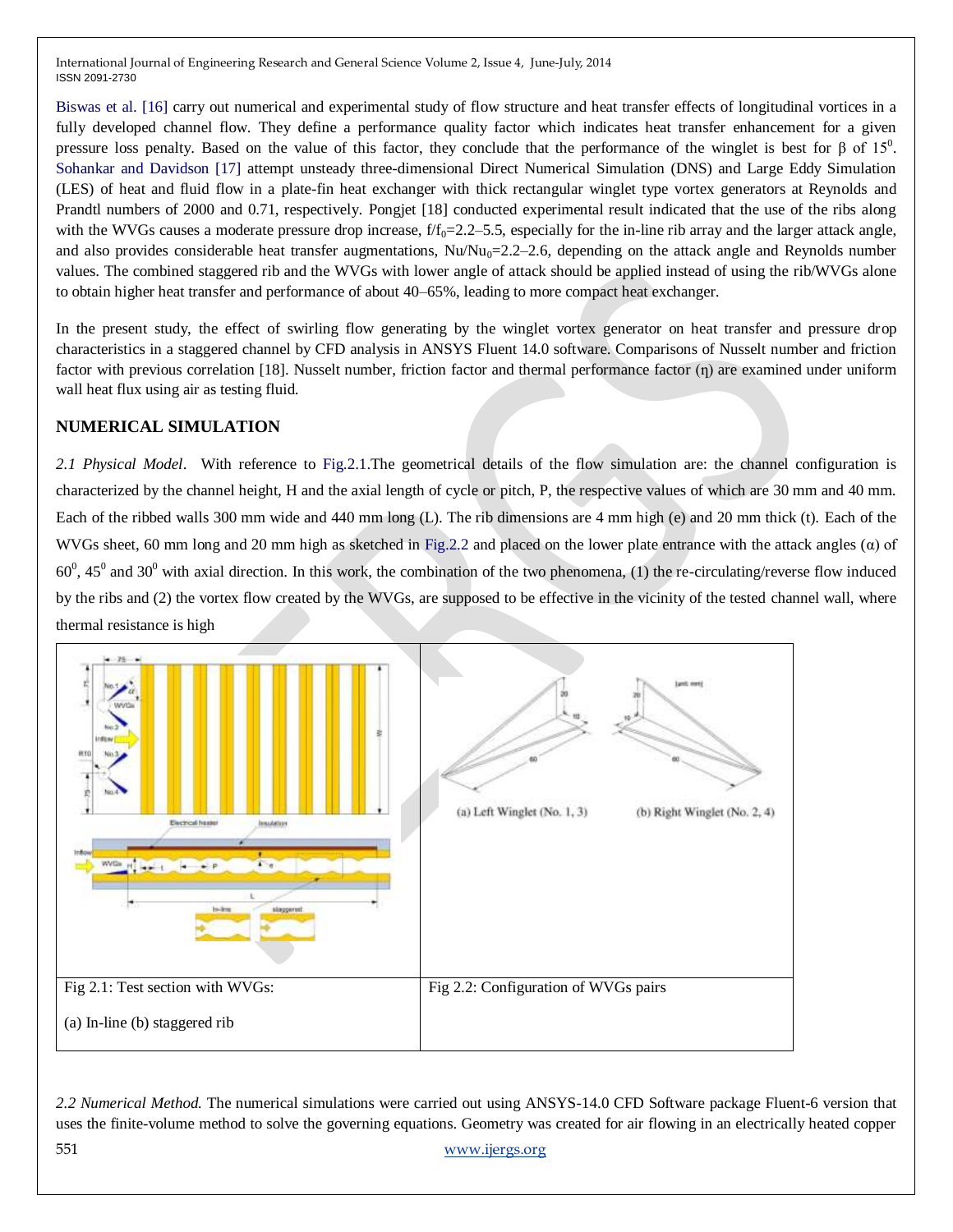channel. Meshing has been created in ANSYS model with tetrahedral shapes (Fig.2.3). In this study Reynolds number varies between 5200 to 22000.



Fig 2.3: ANSYS volume-meshing

For turbulent, steady and incompressible air flow with constant properties .We follow the three-dimensional equations of continuity, momentum and energy, in the fluid region.

…. (1)

These equations are below:

Continuity equation:

$$
\frac{\partial \rho}{\partial t} + \nabla \cdot (\overline{\rho \nu}) = 0.
$$

Momentum equation:

$$
\frac{\partial(\overline{\rho v})}{\partial t} + \nabla \cdot (\overline{\rho v v}) = -\nabla p + \nabla \cdot (\overline{\tau}) + \rho \overline{g}.
$$
 (2)

Energy equation:

$$
\frac{\partial(\rho E)}{\partial t} + \nabla \cdot (\nu(\rho E + p)) = \nabla \cdot (k_{\text{eff}} \nabla T + (\overline{\tau_{\text{eff}}} \cdot \overline{\nu})). \tag{3}
$$

Reynolds stress to the mean velocity gradients as shown below:

$$
-\rho u_i u_j = \mu_i \left(\frac{\partial u_i}{\partial x_j} + \frac{\partial u_j}{\partial x_i}\right) - \frac{2}{3} \left(\rho k + \mu_i \frac{\partial u_k}{\partial x_k}\right) \delta_{ij}.
$$

An appropriate turbulence model is used to compute the turbulent viscosity term  $\mu_t$ . The turbulent viscosity is given as

 2 *k t C* . …. (5)

Velocity and pressure linkage was solved by SIMPLE algorithm. For validating the accuracy of numerical solutions, the grid independent test has been performed for the physical model.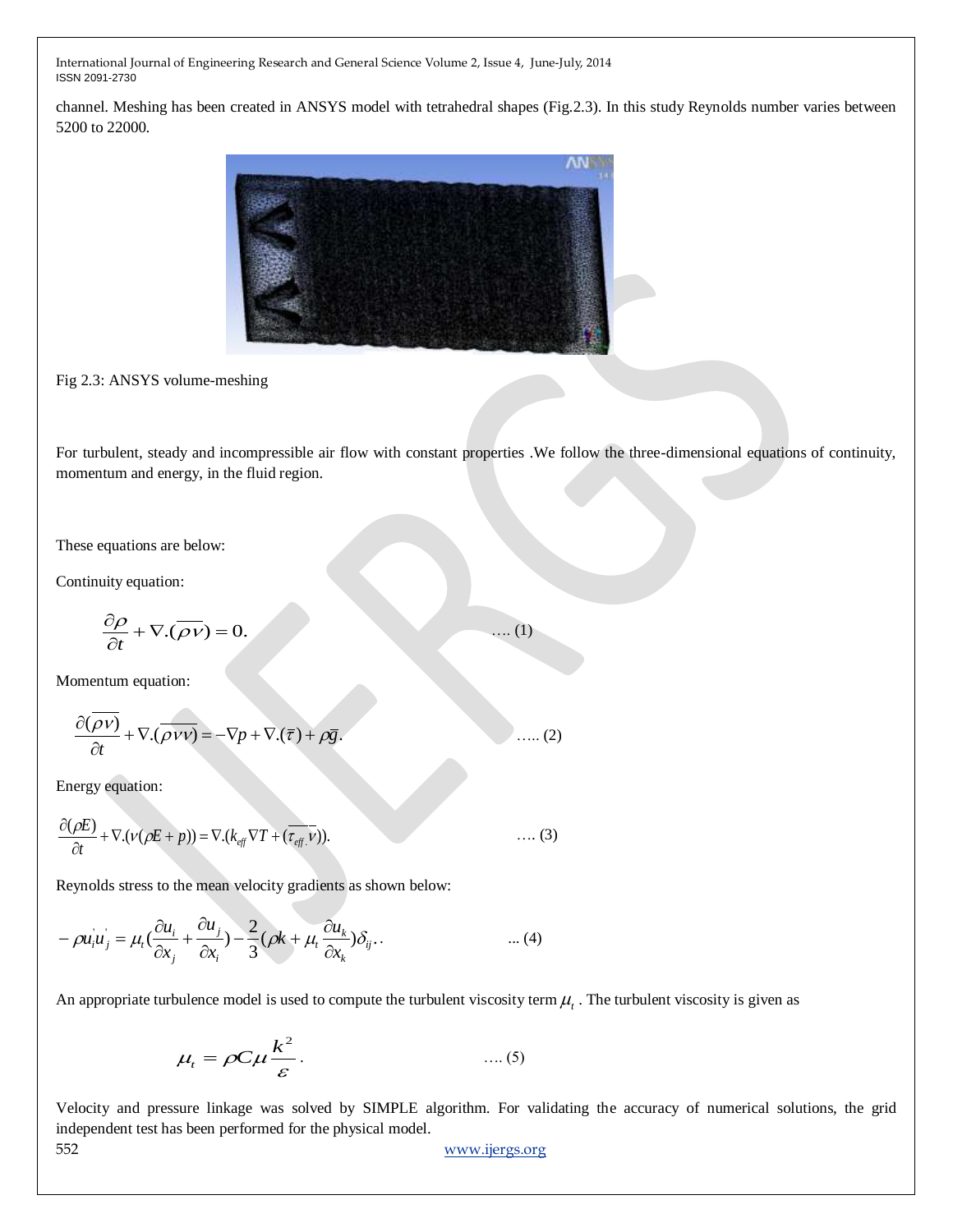Table 1.1: Properties of air at  $25^{\circ}$ C

| <b>Properties</b>            | <b>Value</b>                   |
|------------------------------|--------------------------------|
| Density, $\rho$              | $1.225$ kg/m <sup>3</sup>      |
| Specific heat capacity $C_p$ | 1006 J/kg K                    |
| Thermal conductivity, k      | $0.0242$ W/m K                 |
| Viscosity, $\mu$             | $1.7894 \times 10^{-5}$ kg/m s |

Table 1.2: Nodes and Element in geometry are below:

| <b>Turbulator</b>                  | <b>Nodes</b> | <b>Elements</b> |
|------------------------------------|--------------|-----------------|
|                                    |              |                 |
| In-line without WVGs               | 594336       | 551250          |
|                                    |              |                 |
| Staggered without WVGs             | 654736       | 607500          |
|                                    |              |                 |
| $WVGs 600$ staggered rib           | 270181       | 1406439         |
|                                    |              |                 |
| $WVGs 45^{\circ}$ staggered rib    | 268145       | 1495412         |
|                                    |              |                 |
| WVGs 30 <sup>0</sup> staggered rib | 271617       | 1495482         |
|                                    |              |                 |

Table 1.2 shows that WVGs with staggered ribs have maximum nodes and element in comparison of other turbulators.

In addition, a convergence criterion of  $10^{-6}$  was used for energy and  $10^{-3}$  for the mass conservation of the calculated parameters. The air inlet temperature was specified as 300 K and three assumptions were made in model: (1) the uniform heat flux was along the heated wall. (2) Wall of the inlet calming section was adiabatic. (3) Steady and incompressible flow. In fluent, velocity was taken at inlet section and pressure was taken at outlet section.

### *2.3 Data Reduction*

Three important parameters were considered-friction factor, Nusselt number and thermal performance factor, which determined the friction loss, heat transfer rate and the effectiveness of heat transfer enhancement in the rectangular channel respectively.

The Reynolds number based on the channel hydraulic diameter (D) is given by

 $R_e = UD$ 

ν

The average heat transfer coefficients are evaluated from the measured temperatures and heat inputs. With heat added uniformly to fluid (Q) and the temperature difference of heated wall and fluid  $(T_s, T_b)$ , average heat transfer coefficient will be evaluated via the following equations:

 $h = Q$ 

A  $(T_s-T_b)$ 

in which,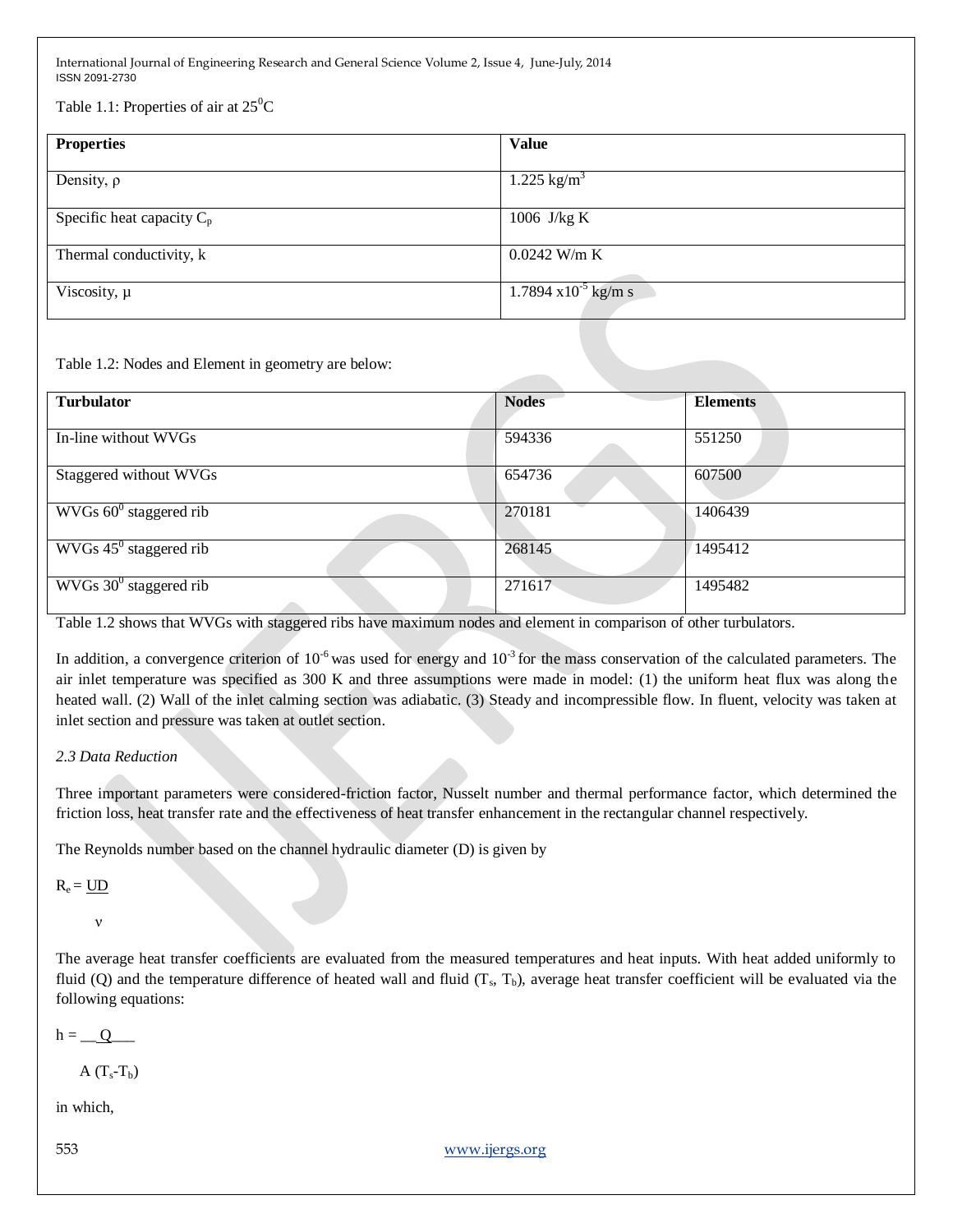#### $T_b = \underline{(T_0+T_i)}$

2

The term A is the convective heat transfer area of the heated channel wall. Then, average Nusselt number is written as:

 $Nu = hD$ 

k

The friction factor ( $f$ ) is investigated from pressure drop  $\Delta P$  across the length of channel (L) using the following equation:

$$
f = 2 \Delta P
$$

 $(L/D)$   $\rho U^2$ 

### **RESULTS AND DISCUSSION**

*3.1 Validation of setup.* The CFD numerical result of the smooth channel has been validated with the experimental data as shown in Figures 3.1 and 3.2. These results are within  $\pm 9\%$  deviation for heat transfer (Nu) and  $\pm 7\%$  for the friction factor (f) with each-other. In low Reynolds number the deviation become small in experimental and CFD results but when Reynolds number become more then these deviation slightly higher in experimental and CFD results, respectively.



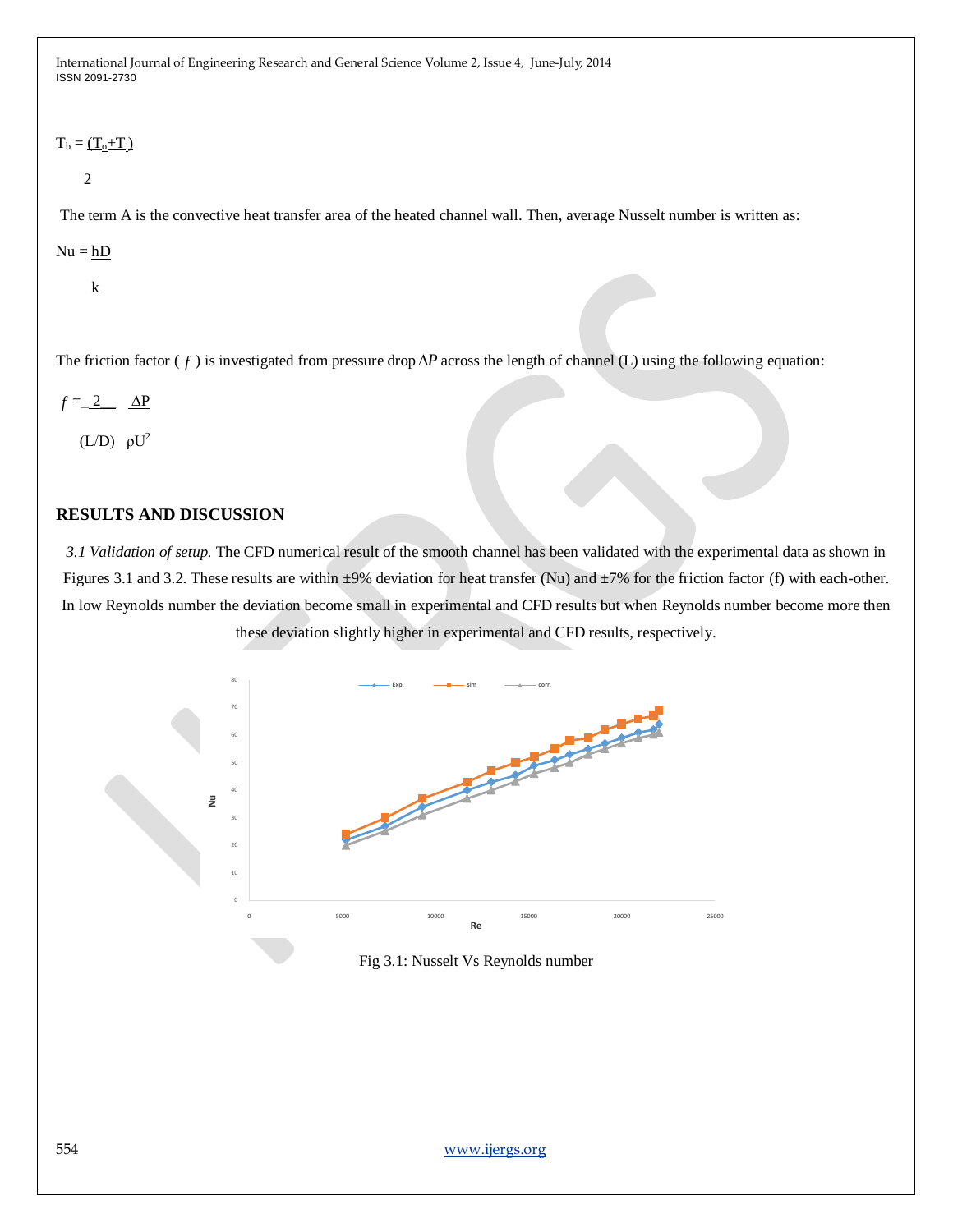

Fig 3.2: Friction factor Vs Reynolds number

*3.2 Heat Transfer.* Effect of the rib geometry and WVGs on the heat transfer rate is presented in the form of Nusselt number as depicted in Figure-3.3.In the figure, the rib turbulators in conjunction with the WVGs provide considerable heat transfer enhancements in comparison with the smooth channel and the Nusselt number values for using both turbulators increase with the rise of Reynolds number. This is because the ribs interrupt the development of the boundary layer of the fluid flow and create the reverse/recirculating flow behind the rib while the WVGs pairs generate the longitudinal vortex flows that assist to wash up the reverse flow trapped behind the ribs into the core flow. The use of the rib and the WVGs provides a higher heat transfer rate than that of the rib alone at some 40%

The nusselts number with combined staggered and WVGs is 90%, 85% and 80% of the smooth channel for the WVGs with  $\alpha=30^{\circ},45^{\circ}$ and  $60^0$  respectively.

The Nusselt number ratio, Nu/Nu<sub>0</sub>, defined as a ratio of augmented Nusselt number to Nusselt number of smooth channel plotted against the Reynolds number value is displayed in Fig.3.4. In the figure, the Nusselt number ratio tends to decrease slightly with the rise of Reynolds number for using the combined turbulators. It is interesting to note that at higher Reynolds number, the Nu/Nu<sub>0</sub> values of the in-line and staggered combined turbulators are nearly the same.



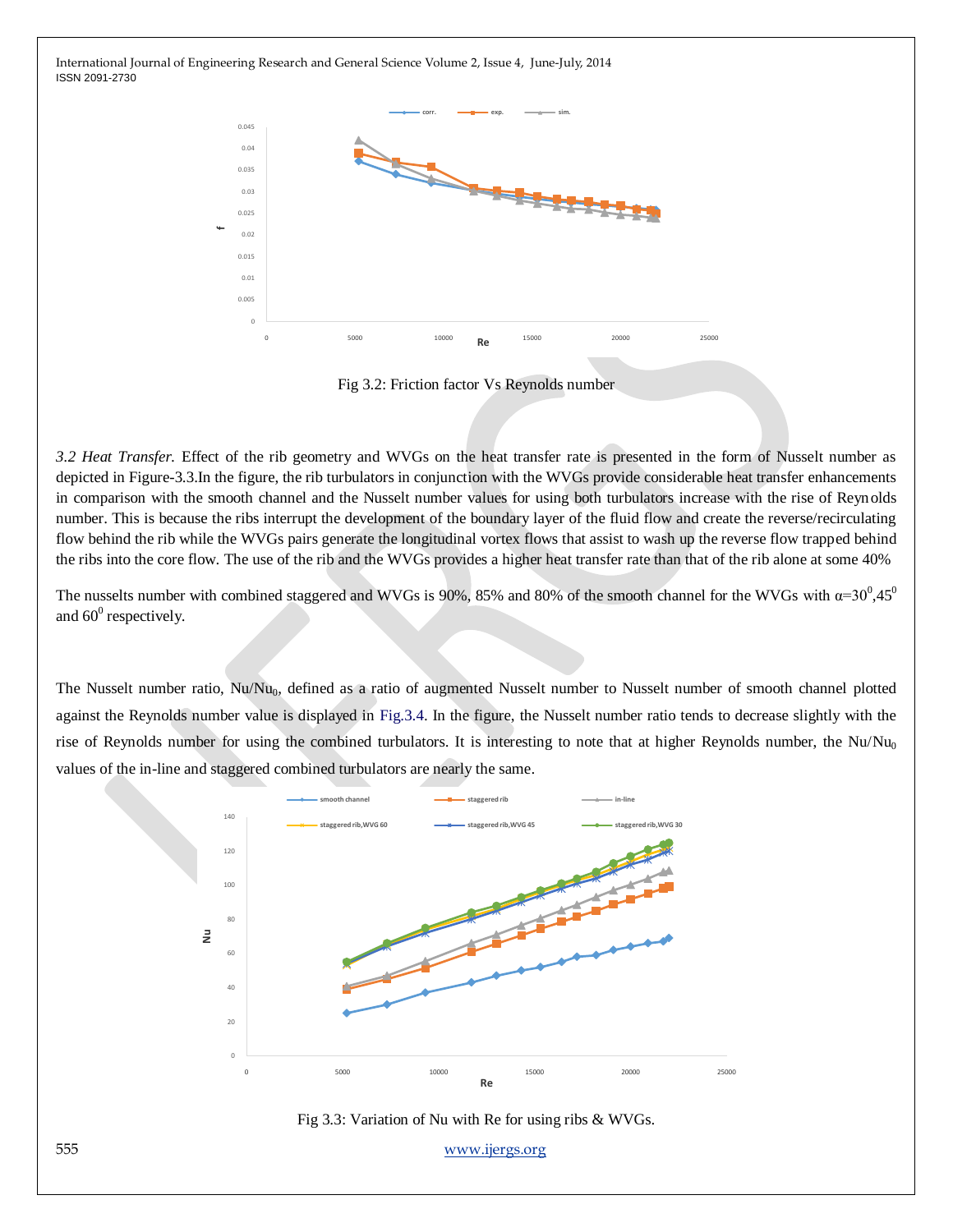

Fig. 3.4:  $Nu/Nu_0$  Vs Re for using ribs & WVGs.

*3.3 Friction Factor.* The variation of the pressure drop is shown in fig.3.5 in terms of friction factor with Reynolds number. In the figure, it is apparent that the use of the combined ribs and WVGs leads to a considerable increase in friction factor over that of the rib alone or the smooth channel. As expected, the friction factor obtained from the combined ribs and WVGs is significantly higher than that from the rib alone, especially for higher the attack angle and the in-line array. The increase in friction factor of the combined rib and WVGs is in a range of 2.3– 5.8 times over the smooth channel, depending on the attack angle, the array and Reynolds number values. The friction factor value of the combined rib and WVGs is found to be higher than that of the rib alone around 25–125%.

Fig. 3.6 presents the variation of the friction factor ratio, f/f<sub>0</sub>, with the Reynolds number value. It is observed that the friction factor ratio tends to increase with raising the Reynolds number for all.



Fig. 3.5: Variation of f with Re for using ribs & WVGs.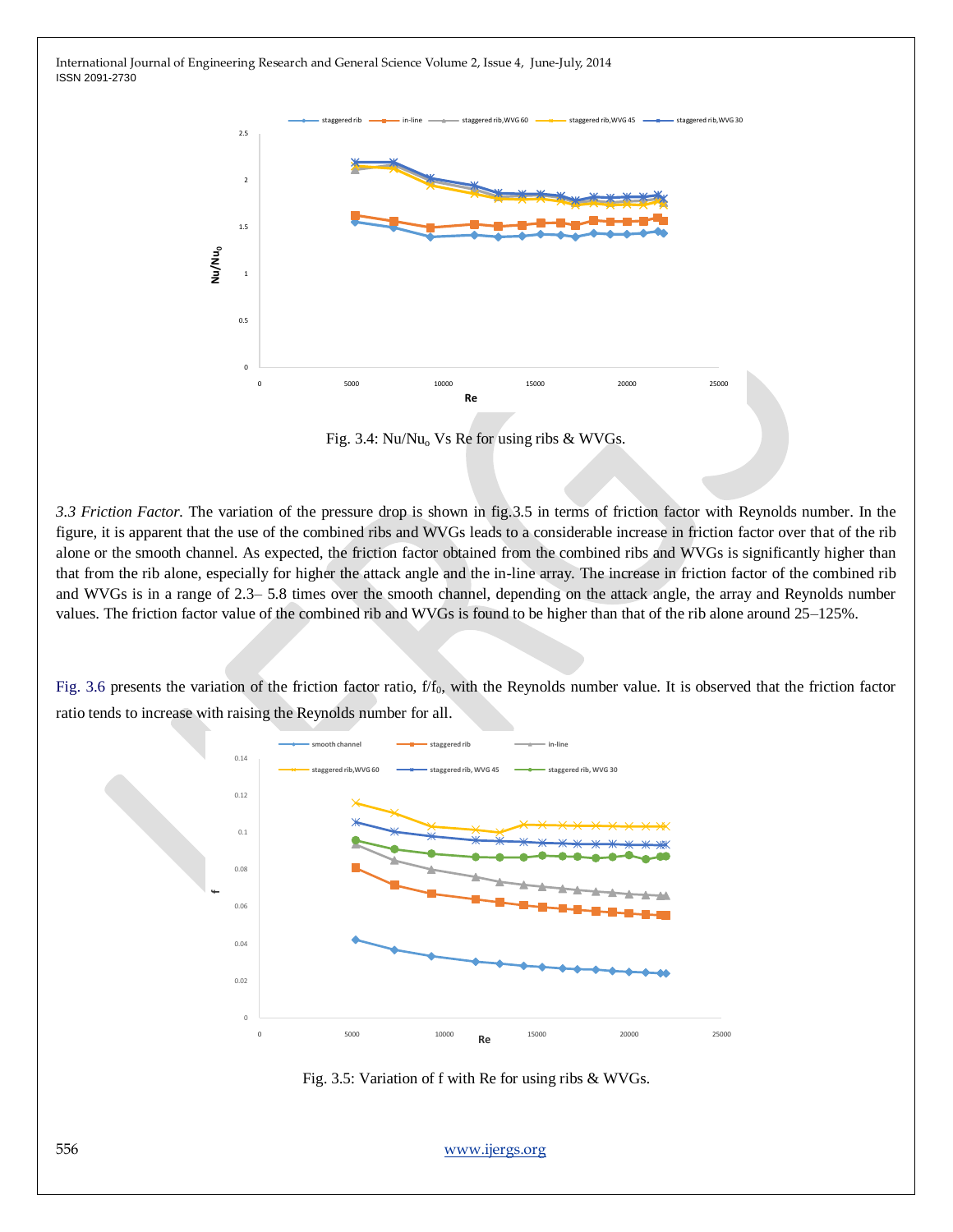

Fig. 3.6:  $f/f<sub>o</sub>$  Vs Re for using ribs & WVGs.

*3.4 Thermal Performance Factor.* The variation of the thermal enhancement factor (ƞ) with the Reynolds number values for all turbulators is depicted in Fig. 3.7. For all, the data obtained by measured Nusselt number and friction factor values are compared at an equal pumping power. It is visible in the figure that the enhancement factors  $(\eta)$  for the combined turbulators generally are found to be above unity and to be much higher than those for employing a single use of turbulators. This indicates that the use of ribs in conjunction with the WVGs leads to the advantage over that of a single turbulator. The enhancement factor tends to decrease with the rise of Reynolds number values for all turbulators applied. The  $60^{\circ}$  WVGs yields the enhancement factor lowest among all the WVGs because of the high flow blockage and thus, the larger attack angle of the WVGs should be avoided. The enhancement factor (n) of the combined staggered ribs and  $30^0$  WVGs is found to be the best among all turbulators used and is about 1.67 is highest at the lowest value of Reynolds number.



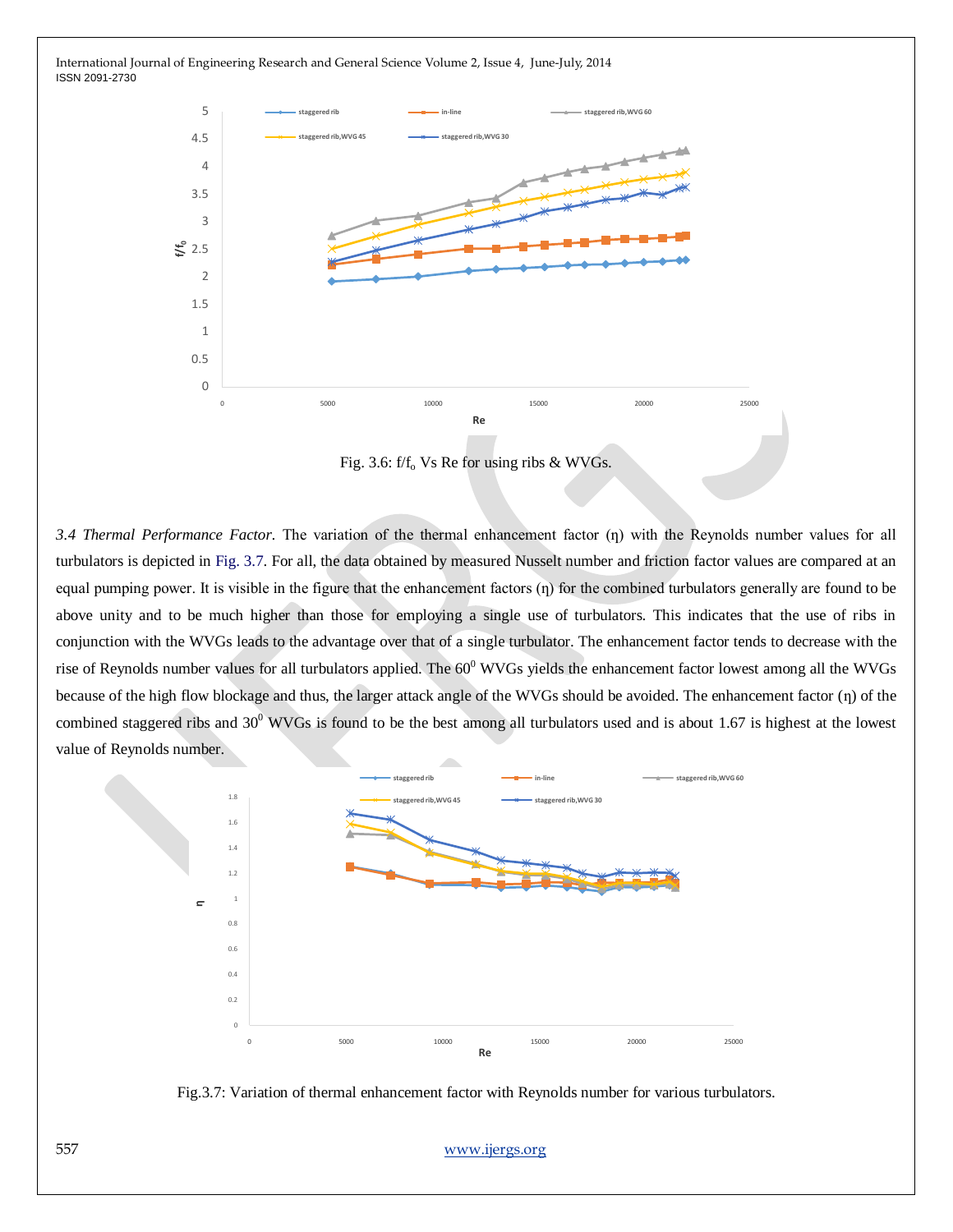*3.5 Velocity and Pressure Contour Plots.* In Fig.3.8 velocity contour along the z-y plane shows velocity profile along the WVGs shown that the insertion of the ribs interrupt the development of the boundary layer of the fluid flow and create the reverse/recirculating flow behind the rib while the WVGs pairs generate the longitudinal vortex flows that assist to wash up the reverse flow trapped behind the ribs into the core flow. .Velocity increases due to WVGs and turbulence will be created in channel.

In Fig.3.9 we can see properly that pressure contour shows the pressure drop decreases along the channel length. Due to WVGs pressure drop will also increase because of turbulence in fluid along the WVGs in staggered ribs rectangular channel



Fig 3.8: Velocity contour along z-y plane



Fig 3.9: Pressure contour along z-y plane



Fig.3.10: Temperature contour along z-x plane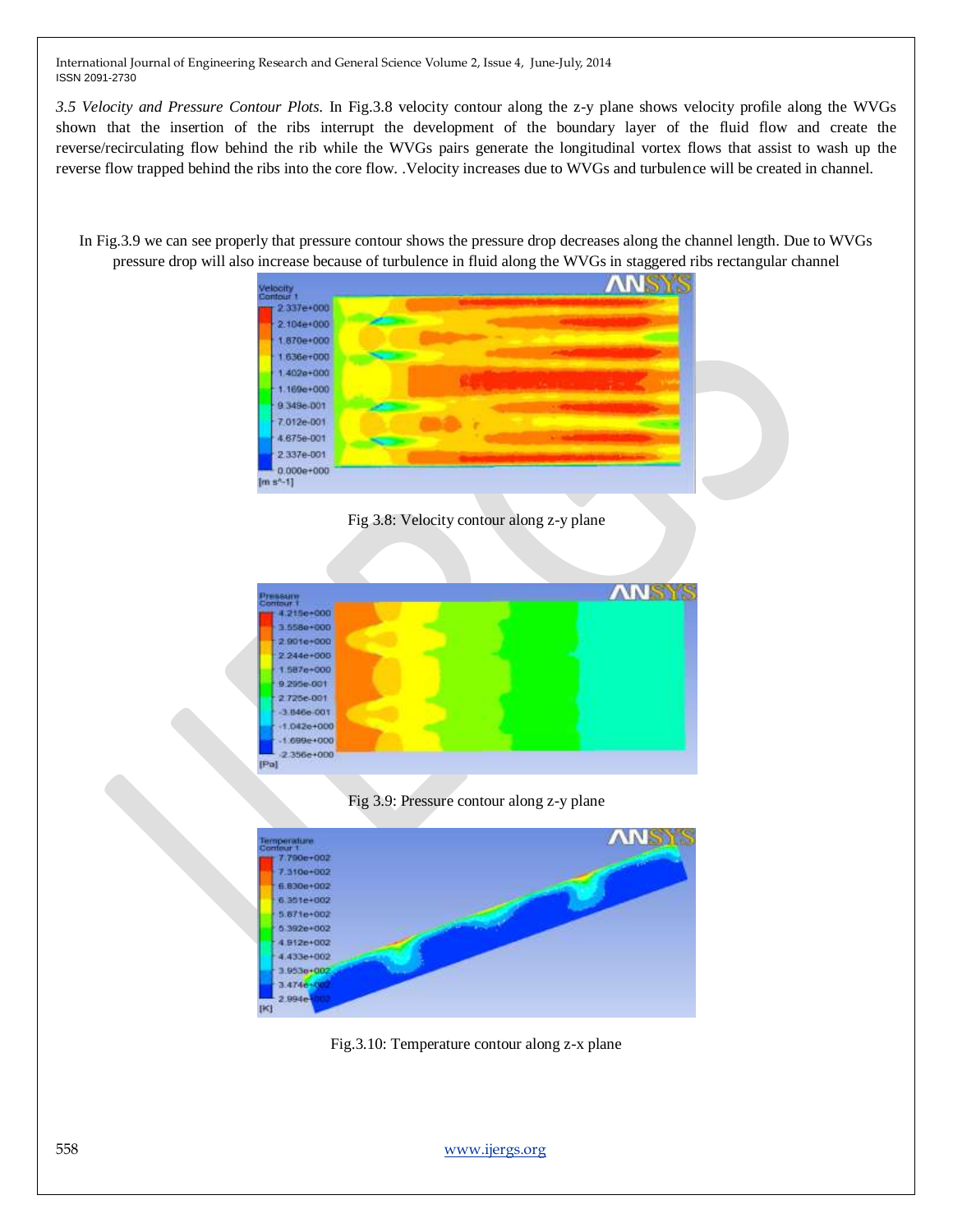Fig. 3.11(a) & Fig. 3.11(b) shows the velocity contour, and we can find all the values at any point. As we see around the wall and WVGs velocity becomes zero. With the insertion WVGs inside the high aspect ratio channel velocity will be decreased at all Reynolds number compared to that of simple staggered. Fig8. (c), (d) shows the temperature contour, when velocity increases then temperature will be decreases along the flow regime inside channel. Insertion of WVGs causes swirling flow around channel that causes temperature increase in flow. Fig8.(e) (f) shows the pressure contour along the mid plane of rectangular channel. Pressure will increase due to increase of Reynolds number along the length of channel and due to insertion of WVGs pressure will increase due to back flow generated by the wings of vortex pair.

Fig 3.11 Velocity, Temperature and pressure contour at Re No. 5200, 14300, 19100 and 22000 for staggered rib and combined turbulator drawn at Fig. 3.11 (a),(b),(c),(d),(e) and (f)

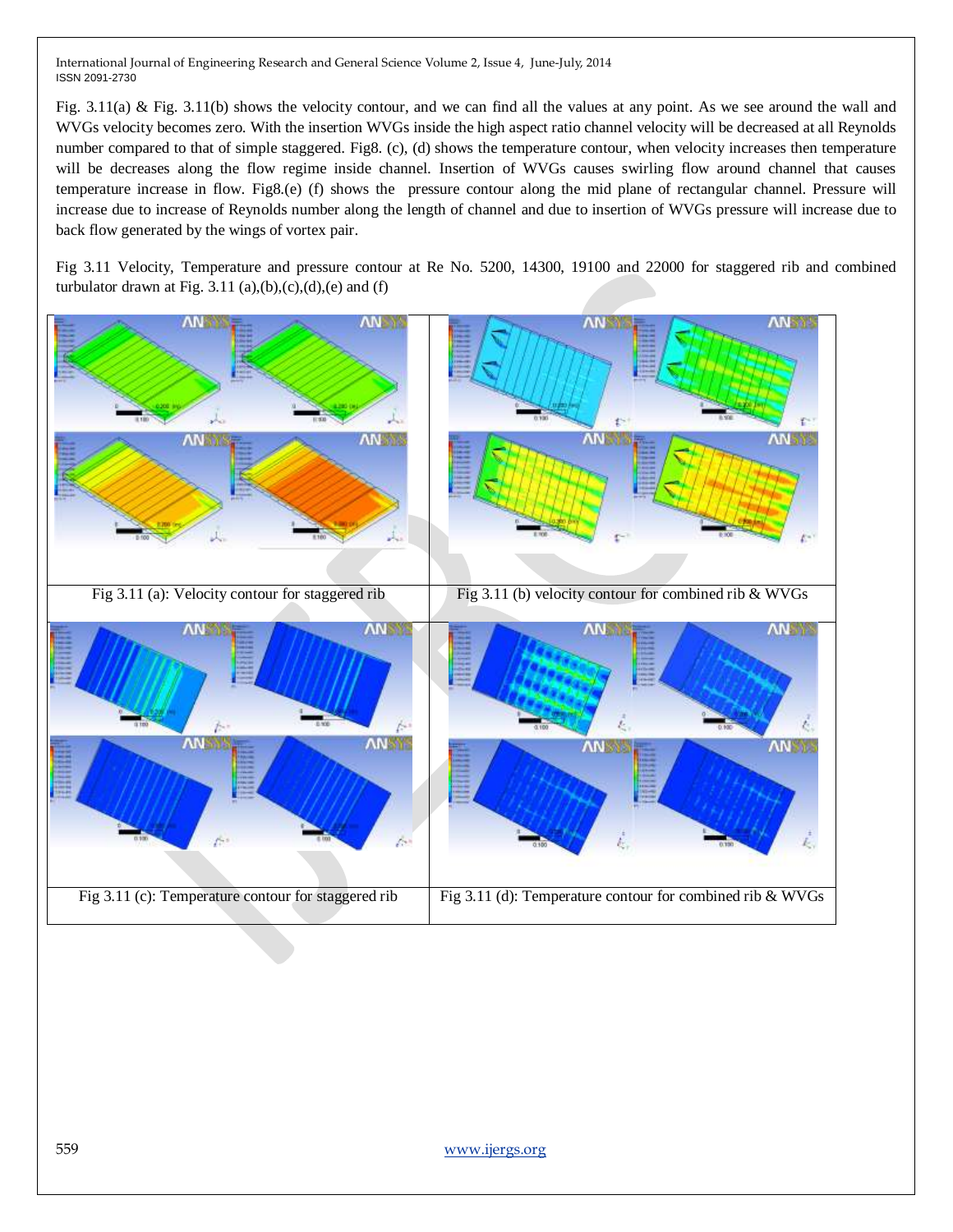

compared to that of simple staggered. At low Reynolds no. the difference is no more but as we go forward there is large difference due to recirculating flow generated by the wings of WVGs

## **CONCLUSION**

The effect of the combined triangular staggered ribs and WVGs turbulators in a high aspect ratio channel for the turbulent regime, Reynolds number varying from  $5200-22,000$  on the heat transfer (Nu), friction factor (f) and thermal performance factor ( $\eta$ ) have been investigated numerically by ANSYS-14 software. The following conclusions are below:

We clearly seen that as the Reynolds number goes on increasing, the heat transfer coefficient also goes on increasing .The combined staggered rib and WVGs for attack angle  $30^0$ ,  $45^0$ , and  $60^0$  heat transfer rate increases 90%, 85%, and 80% more than smooth channel.

The in-line and staggered channel performs lower friction factor values than the combined rib and WVGs. The ratio of friction factor for the combined rib and WVGs with attack angle of  $30^0,45^0$  and  $60^0$  are in the range of 2.27-3.63, 2.51-3.9 and 2.75-4.3 respectively.

It has been observed that the thermal performance factor tends to decreases with an increasing attack angle for WVGs and with increases in the Reynolds number. The maximum thermal performance for using combined turbulator WVGs of  $30^0,45^0$  and  $60^0$  found to be 1.674, 1.513, and 1.589 respectively.

#### **ACKNOWLEDGEMENTS**

The authors gratefully acknowledge the financial support by the Kurukshetra University Research Found.

#### **REFERENCES:**

Han JC, Zhang YM, Lee CP. Augmented heat transfer in square channels with parallel, crossed and V-shaped angled ribs. ASME Heat Transfer 1991;113:590 6.

Han JC, Zhang YM, Lee CP. Influence of surface heat flux ratio on heat transfer augmentation in square channels with parallel, crossed, and V-shaped angled ribs. ASME J Turbomach 1992;114:872–80.